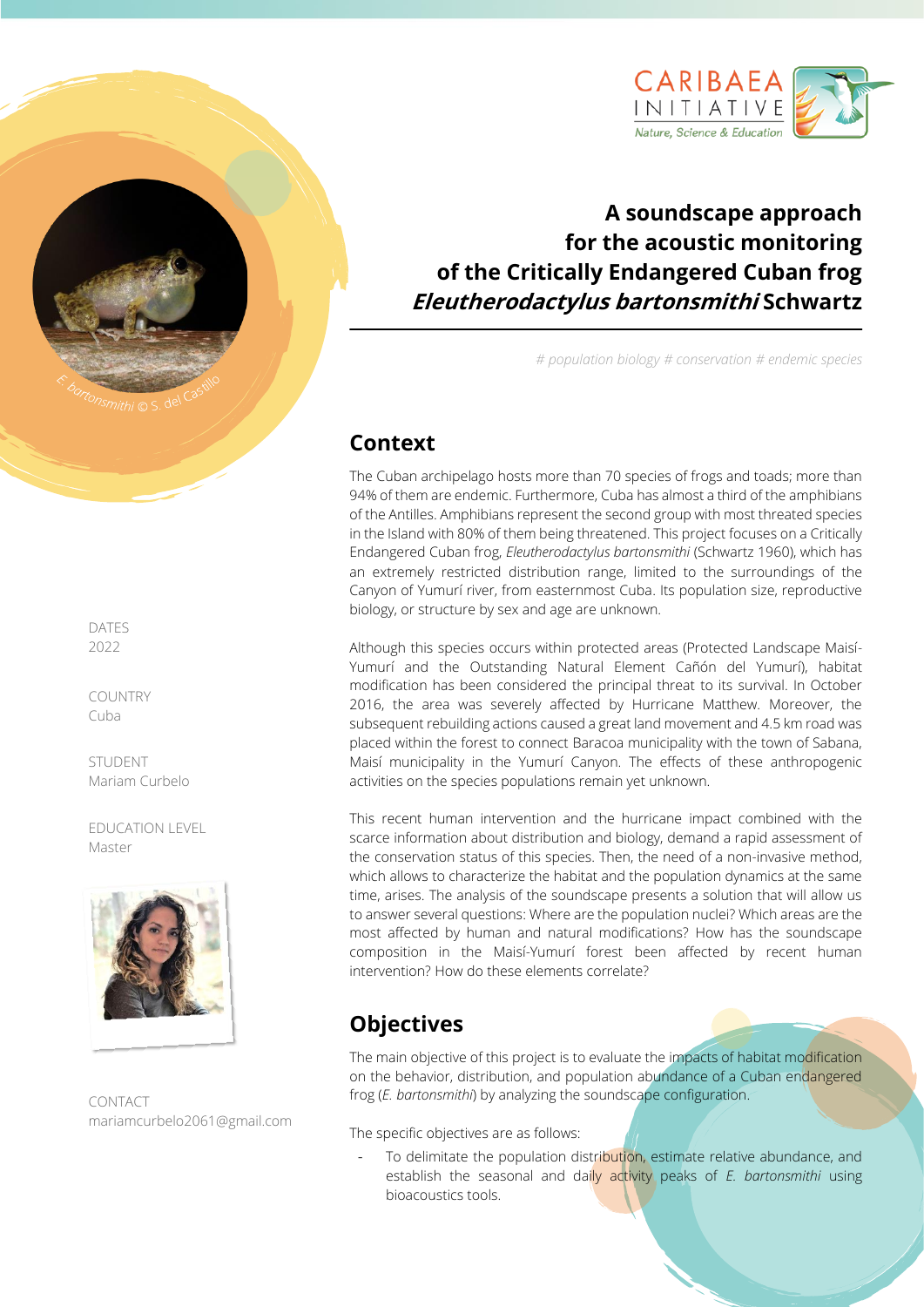- To compare the state of conservation of patches with different levels of anthropogenic disturbance of The Maisí-Yumurí forest using acoustic biodiversity indexes.
- To analyze if there is a correlation between the soundscape configuration and the population distribution and abundance of *E. bartonsmithi*.

## **Methods**

#### *Recording Methodology*

We will perform an initial field study to delimitate the areas where the recordings will be obtained. We will establish six circular patches (with a 300m radius) with different levels of anthropogenic influence: away from the road, near the community, and near the newly constructed road. Six acoustics recorders will be deployed at the center of each patch. A program will be setup for a long-term recording (24 hours for five consecutive days). This methodology will be used for a more accurate assessment of soundscape values, while nighttime recordings will be used for specific studies on *E. bartonsmithi* calls.

#### *Acoustic data processing*

From each recording site we will randomly select 30 seconds recording samples occurring between dawn and dusk (6pm-6am), when it is most likely for the species call to occur. These recordings will be analyzed to determine the presence of the species, the call rate, the total duration of the calling, the loudness (mean dB) and SNR (Signal to Noise Ratio). These features will be considered to calculate population-specific measurements like vocalization activity,

estimated density, and estimated abundance. For better precision we will also train a Random Forest ML algorithm to automatically recognize frog calls in our recordings.

#### *Acoustic Spectral indexes*

Long term recordings make it impossible to extract information of every second of the recordings. Spectral acoustic indexes arise as a solution to summarize the information of such recordings. In this project, we will focus on the Acoustic complexity index (ACI), the Event spectrum index (EVN), and the Temporal entropy spectrum index (ENT). These indexes will be calculated and compared among the six different recoding areas and compared seasonally. LDFC (Long Duration False Color) spectrograms will also be generated for each area and season. We will also calculate the Acoustic Entropy Index and Acoustic Dissimilarity Index to characterize the areas biodiversity.

### **Expected results**

- Identification of population nuclei of *E. bartonsmithi* and relative abundance within a section of the Maisí-Yumurí forest
- Characterization of the acoustic behaviour of *E. bartonsmithi* including seasonal and temporal distribution of call activities, activity peaks, rapid variation in frequency and sound intensities (automated detection of frog chorus activity to species level in environmental recordings)
- Delimitation of the most vulnerable sites within the Maisí-Yumurí coastal forest as well as the best preserved based on the soundscape configuration
- Providing of feedbacks to establish priorities in the Protected Landscape Maisí-Yumurí and the Outstanding Natural Element Cañón de Yumurí management plan
- Gathering of acoustic data of a previously unrecorded area; the recordings can not only be used by us, but further used by other researchers or ourselves to target another species or features of the area
- Validation of a new method in the Cuban conservation and species management field, which is completely reproducible across other Cuban forests for further soundscape assessment